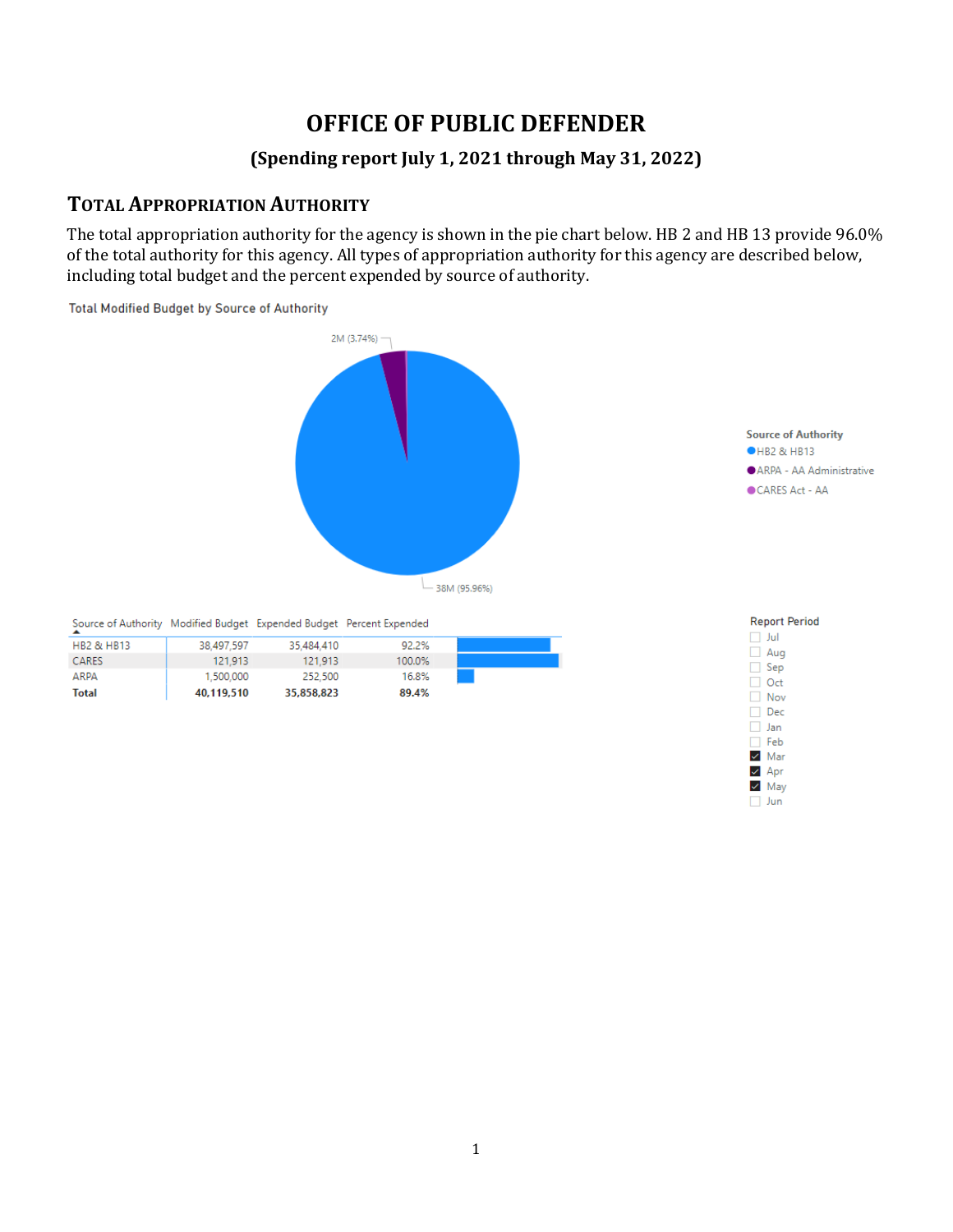#### *COVID-19 Authority*

The following chart is provided to allow the legislature to examine the funding that is available to the agency for COVID-19 impacts.

COVID Established Budget, COVID Continuing Budget. and COVID Expenditures by Fiscal Year

● COVID Established Budget © COVID Budget Cont. ● COVID Expenditures 1.5M



In FY 2022, OPD was appropriated \$1.6 million of various COVID related authority, as allocated by the executive. Through May, OPD expended \$374,413, or 23.1%, of the total authority. OPD had \$121,913 of Cares Act authority in FY 2022, which was fully expended. Expenditures covered costs for information technology services in the agency. In FY 2022, OPD was also appropriated \$1.5 million from HB 632, the American Rescue Plan Act (ARPA). The ARPA funding was provided specifically to address the COVID caused backlog of cases in Billings. OPD has allocated 43.3% of the funding to personal services and 56.7% to operating expenses and has expended \$252,500 of the operating expenses on contracted public defender attorney costs.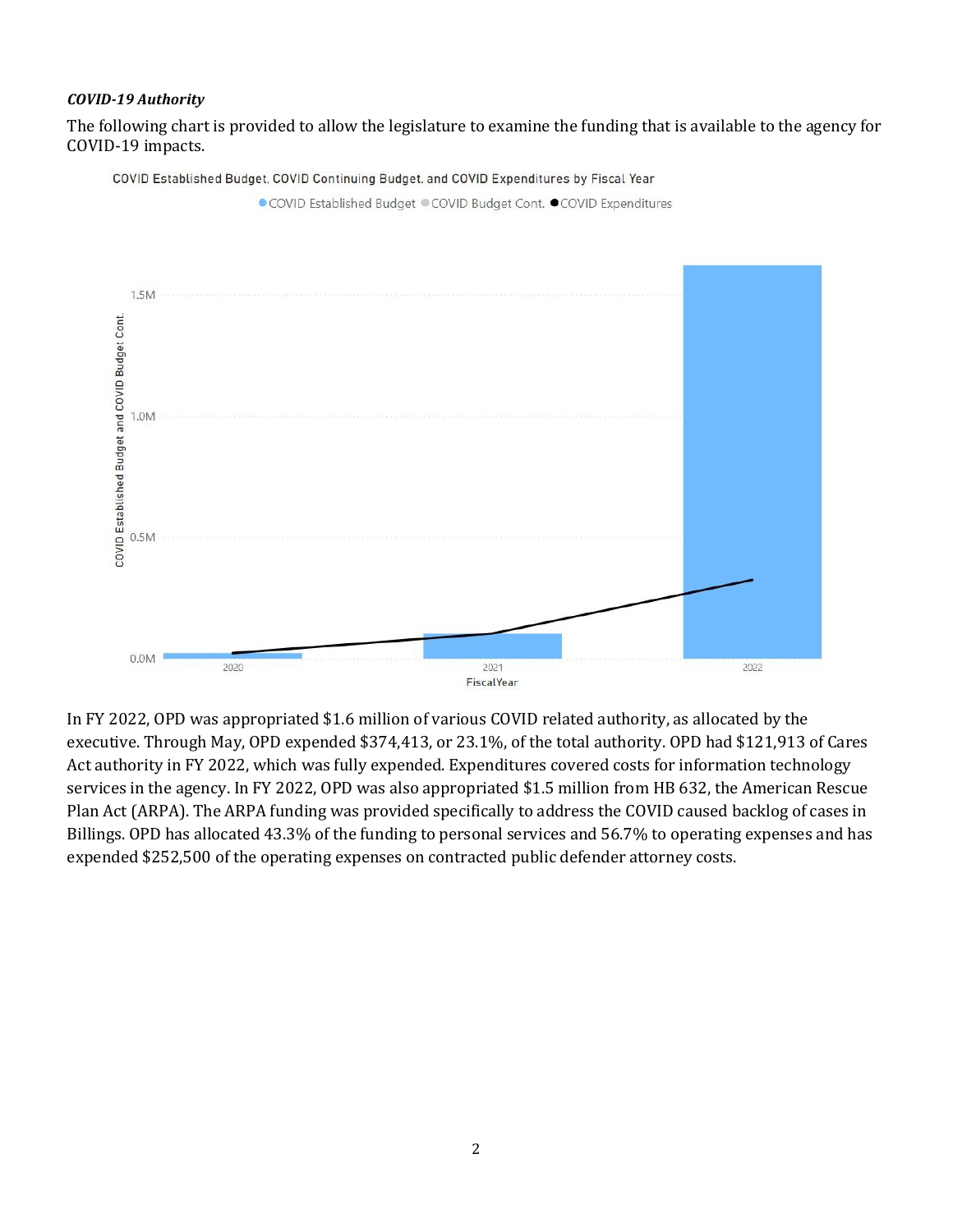# **HB 2 BUDGET MODIFICATIONS**

The following chart shows the HB 2 budget as passed by the legislature, including the pay plan, and the HB 2 modified budget through May 31, 2022. Net modifications to the budget include operating plan changes from one expenditure account to another, program transfers, reorganizations, and agency transfers of authority. The positive modifications and negative modifications are shown by program, expenditure account, and fund type.

| Agency Name                                    | March Modified<br>Budget               | June Modified<br>Budget               | <b>Net Modifications</b> |
|------------------------------------------------|----------------------------------------|---------------------------------------|--------------------------|
| □ Public Defender                              | 38,497,597                             | 38,497,597                            |                          |
| APPELLATE DEFENDER DIVISION                    | 2,361,494                              | 2,361,494                             |                          |
| CENTRAL SERVICES DIVISION                      | 3,759,273                              | 3,759,273                             |                          |
| CONFLICT DEFENDER DIVISION                     | 8,853,157                              | 8,853,157                             |                          |
| PUBLIC DEFENDER DIVISION                       | 23,523,672                             | 23,523,672                            |                          |
| Total                                          | 38,497,597                             | 38,497,597                            |                          |
| Acct & LvI 1 DESC<br>□ 61000 Personal Services | March Modified<br>Budget<br>27,210,284 | June Modified<br>Budget<br>27,210,284 | Net Modifications        |
|                                                |                                        |                                       |                          |
| □ 62000 Operating Expenses                     | 11,287,313                             | 11,287,313                            |                          |
| Fund Type                                      | March Modified<br>Budget               | June Modified<br>Budget               | Net Modifications        |

Legislative Budget Compared to Modified Budget - HB 2 Only

The figure above highlights modifications to the HB 2 budget that have occurred between March and May 2022. These modifications are then added to the modified budget that was presented at the March Interim Budget Committee (IBC) meeting. During this time period, OPD made no changes to their HB 2 budget.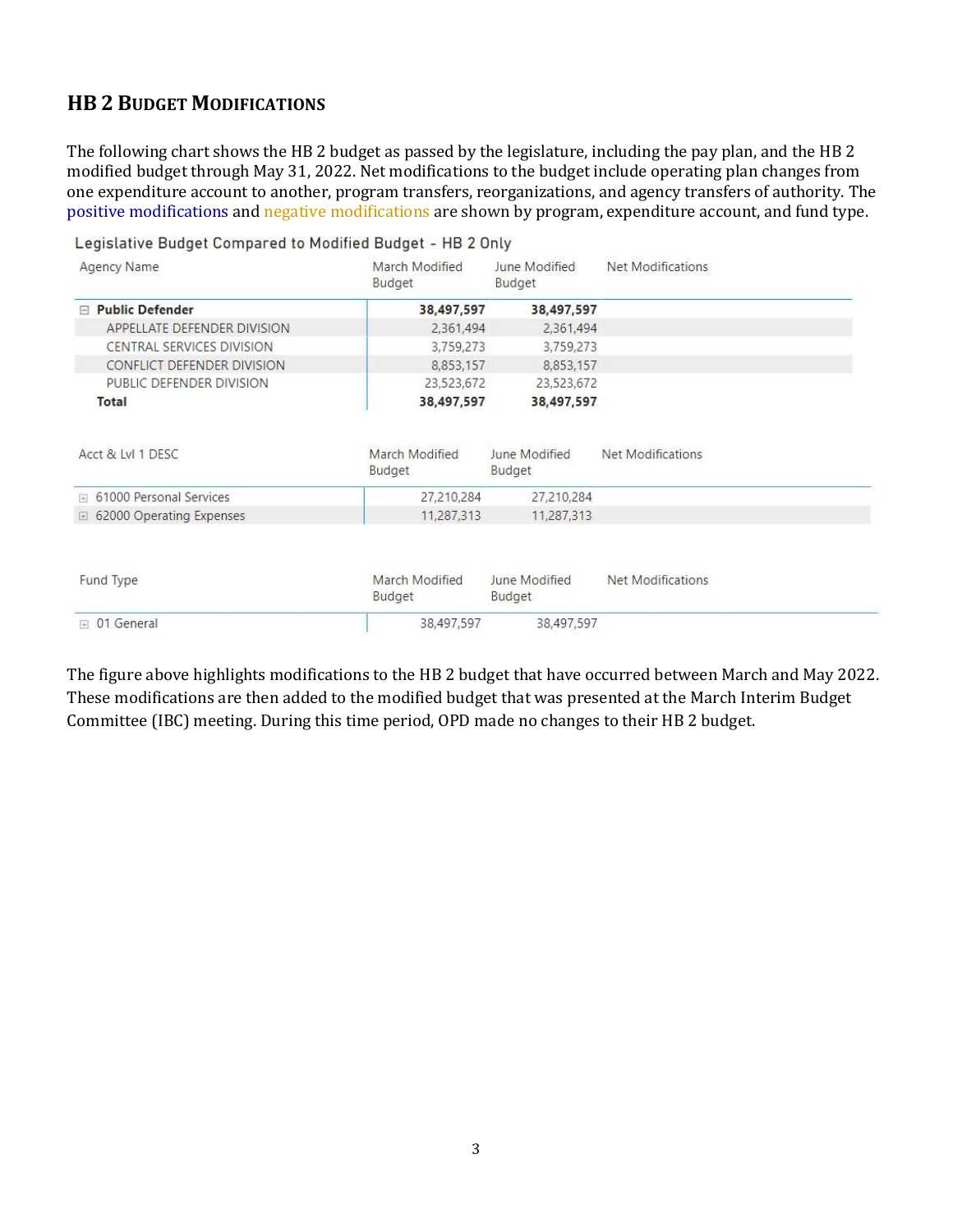# **HB 2 APPROPRIATION AUTHORITY**

The following chart shows the appropriated budget for the agency compared to expenditures through May 31, 2022.

Expended Budget and Remaining Budget by Fund Type - HB 2 Only



Through May, OPD expended \$35.5 million, or 92.2%, of the modified HB 2 budget. The figure at the top of this page explains the HB 2 funding. The OPD HB 2 budget and associated spending is entirely funded with general fund.

HB 2 expenditures through May were 92.2% of the modified budget, which is higher than the five-year annual average of 88.2% and is higher than the same period of FY 2021, 87.1% of the budget. Changes from the historic averages occur in personal services (higher in FY 2022) and operating expenses (higher in FY 2022). Compared to FY 2021, operating expenses are higher in FY 2022 with the greatest difference being apparent in contracted public defender attorney costs, where there has been a \$1.4 million increase. The increased spending may be impacted to some degree by the increased rate for contracted public defender services that OPD began providing in late April.

In April, OPD worked with the Office of Budget and Program Planning to increase the rate paid to contracted public defenders from \$56/hour to \$71/per hour, a 26.8% increase. OPD expects to be able to manage the increase within their FY 2022 operating budget. In FY 2023, the increase is projected to be approximately \$1.8 million. Through FY 2022, OPD has expended more of their operating expense budget than would have been expected at this time of the fiscal year, 107.8%. OPD has exceeded their current operating expense budget and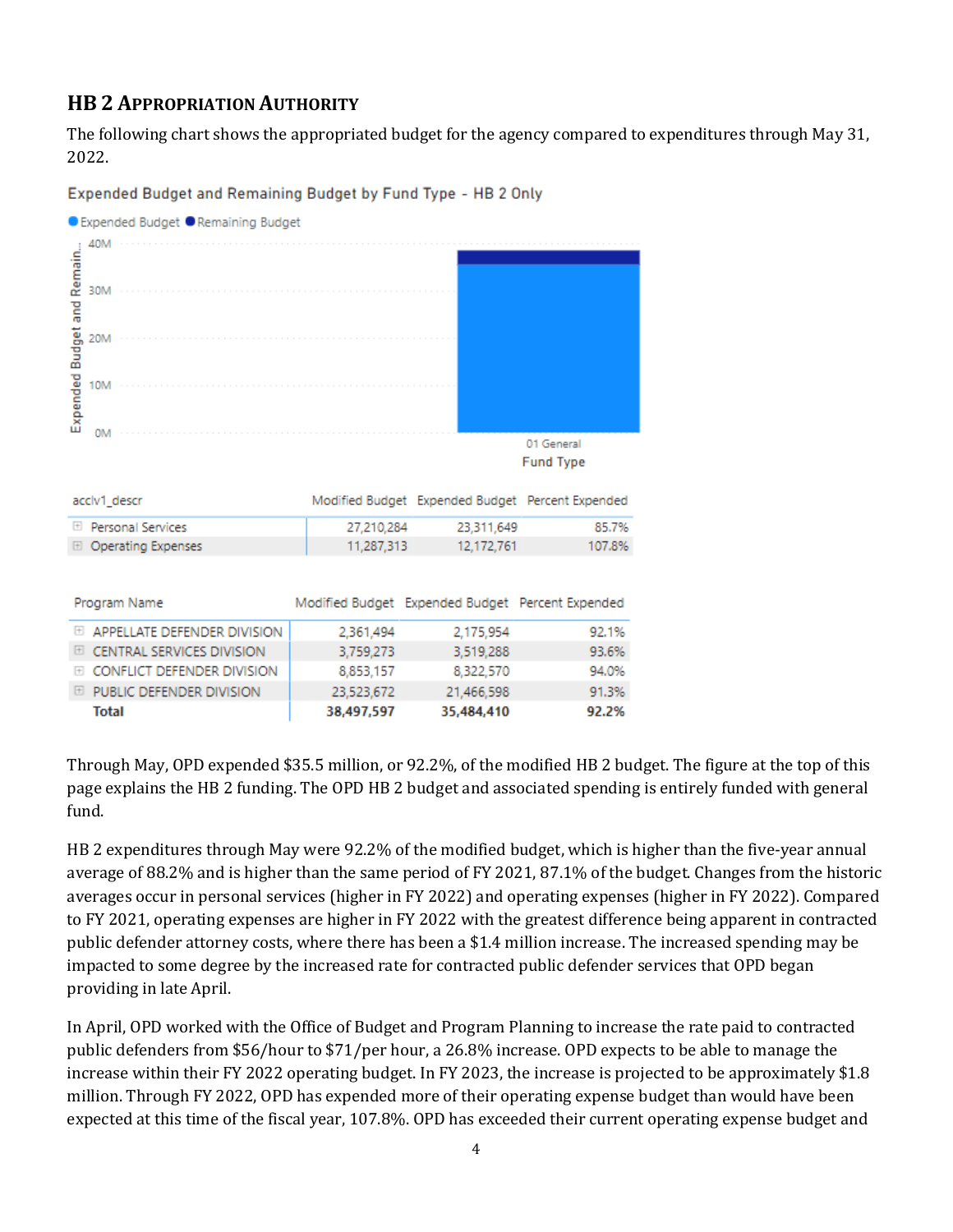will need to make adjustments to their budget before the end of FY 2022 by transferring authority from personal services or the FY 2023 budget.

The department's expenditures are weighted to personal services, accounting for 65.7% of the costs. Average personal services costs in the previous five years were 86.4% of the budget when compared to spending of 85.7% in FY 2022. In personal services, OPD expended \$23.3 million, a nominal increase of \$185,381 from the same period in FY 2021. The increased personal services spending may reflect an increase in salaries. In April, OPD reached an agreement with the public defender union to provide raises to lawyers. For more information, see the Personal Services section below.

HB 2 (2021 Legislative Session) included the following line-item appropriations that are summarized as follows:

- \$197,326 in FY 2022 for caseload growth contingencies in the Public, Appellate, and Conflict Defender Divisions
	- $\circ$  The appropriations may be expended only after the budget director certifies that the number of cases worked on meets or exceeds 0.5% growth as compared to the same quarter in the prior fiscal year
	- o The authority associated with this condition has been "unlocked", or made available, for two quarters of FY 2022 and is expected to be unlocked for the third quarter at some point in the future
		- The authority is transferred from the contingency appropriation to the operating programs of the three divisions
		- To date, \$49,332 has been transferred to the designated divisions in each quarter, reducing the restricted appropriation by a total of \$98,663 for the year
		- The transferred authority may be expended on the divisions' normal operating costs
- \$150,000 in the Central Services Division for improvements in the case management system that is restricted to the implementation of a time keeping system
	- o OPD has expended \$103,749, or 69.2%, of this authority

## **Personal Services**

The following chart shows the filled and vacant FTE within the agency as of May 1, 2022.

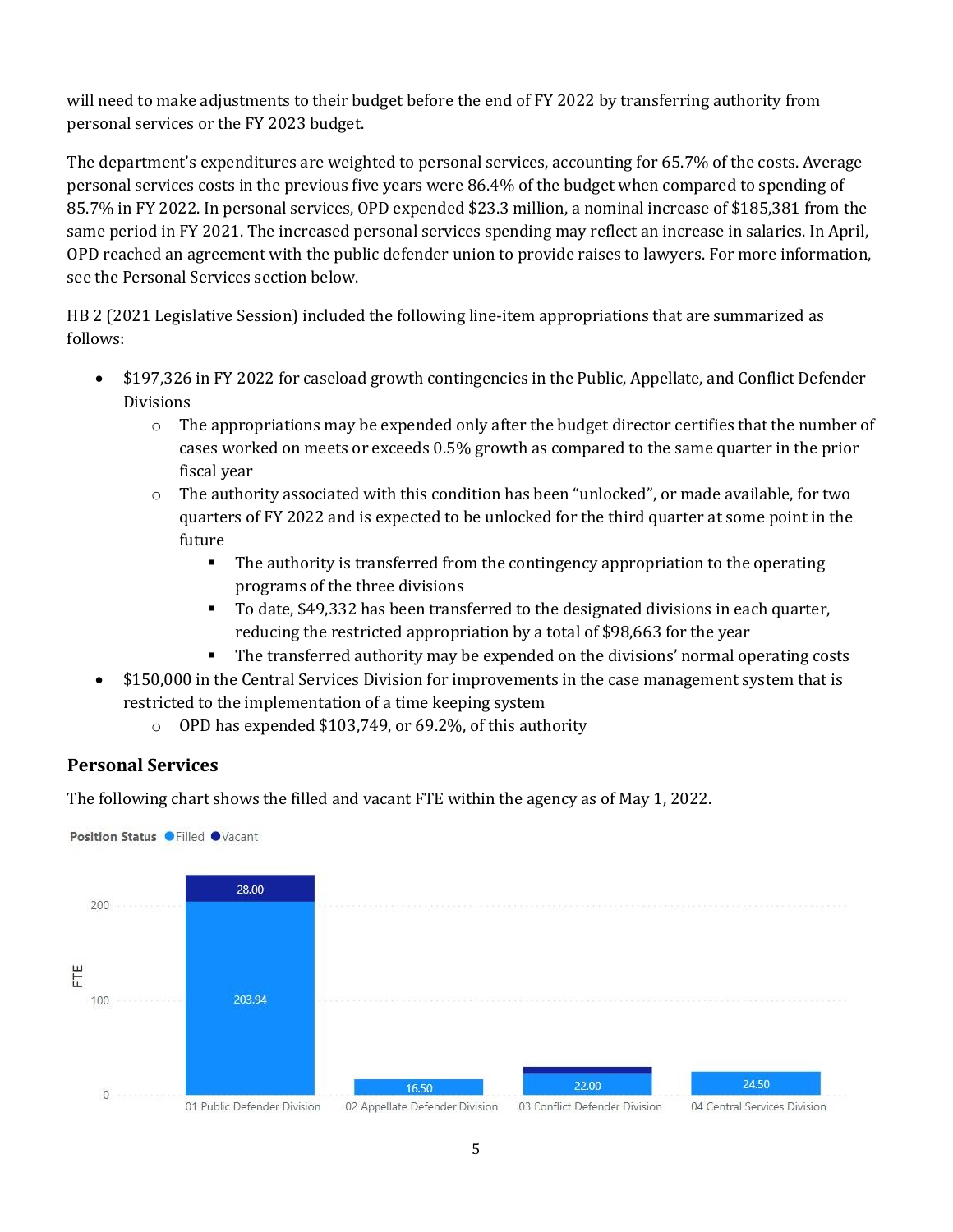In FY 2022, OPD is budgeted for 302.44 FTE. From the total FTE, the OPD had 35.50 vacant positions (11.7% vacancy rate), an increase of 9.50 FTE vacant positions since the March report. According to the data provided by the Department of Administration, Human Resources Division, 78.9%, of the vacant positions were classified as lawyers. The figure below illustrates the lawyer vacancies in the agency.



The chart above provides a graphic of lawyer positions in the agency. The data shows that from the 158 lawyer positions demonstrated in this chart, 18.1% were vacant. Vacancies were located in offices throughout the state. According to OPD, the vacancies can impact services by delaying case assignments, shuffling clients around, delaying resolutions, increasing client stress, and directly affecting staff morale and burnout. Recent increases in salary have not yet impacted the lawyer vacancies in the agency as of May 1.

In late April, OPD reached an agreement with the public defender union to provide raises to the public defender lawyers in the agency, which was effective immediately. Increases in salaries were quoted in the media as \$10,000 for new hires, \$6,800 for lawyers in their second year and \$5,200 for lawyers with three or more years at the agency. OPD has stated that they will be able to manage the increases in FY 2022 within the HB 2 budget. However, if the agency is able to fill the vacant positions, a rough calculation for FY 2023 is an increase in personal services costs of approximately \$1.3 million. If full employment is attained, the agency may need to request supplemental authority.

## **Next Steps for Personal Services Reporting**

As mentioned in the March report, the LFD will begin the process of a more comprehensive look at personal services this summer. The LFD will compare two executive "snapshots" -- July 2020 and July 2022. The analysis will identify adjustments adopted by the legislature in 2021 and modifications made by the agencies, within the confines of budget law.